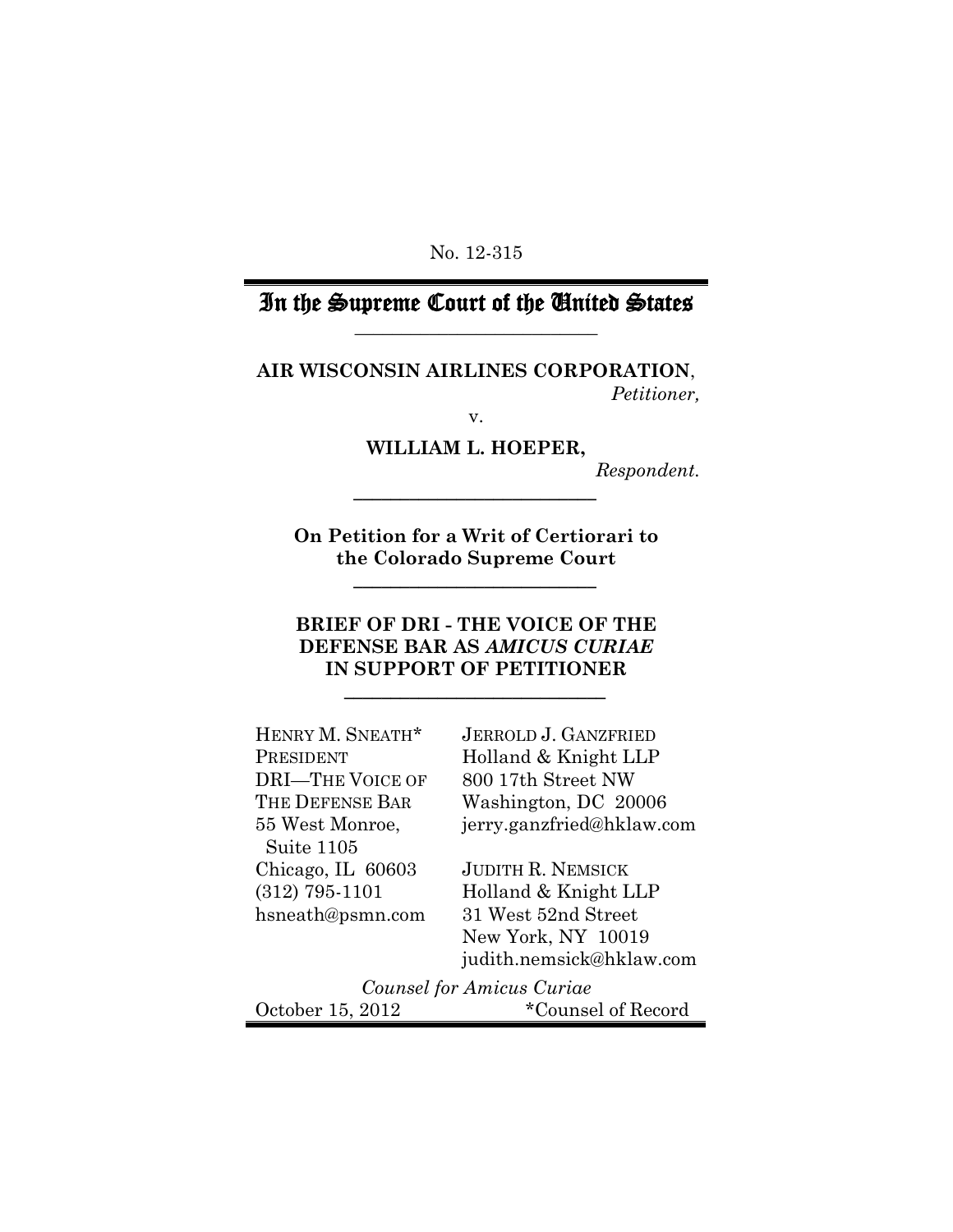# **TABLE OF CONTENTS**

# Page

| INTEREST OF AMICUS CURIAE 1                                                                                                     |
|---------------------------------------------------------------------------------------------------------------------------------|
|                                                                                                                                 |
| REASONS FOR GRANTING THE PETITION 6                                                                                             |
| The Majority Opinion of the Colorado Supreme<br>Court Creates a Harmful Precedent Curtailing                                    |
| The Decision Below Erroneously<br>$\mathbf{A}$<br>Disregarded the Truthfulness of Air                                           |
| Substantially True Statements By Airline<br>В.<br>Employees Qualify for Immunity and                                            |
| $C_{\cdot}$<br><b>ATSA Immunity Presents an Important</b>                                                                       |
| The Public Policy Behind ATSA Is<br>D.<br>Further Reflected in Other Statutes that<br>Protect Decisions Made in the Interest of |
|                                                                                                                                 |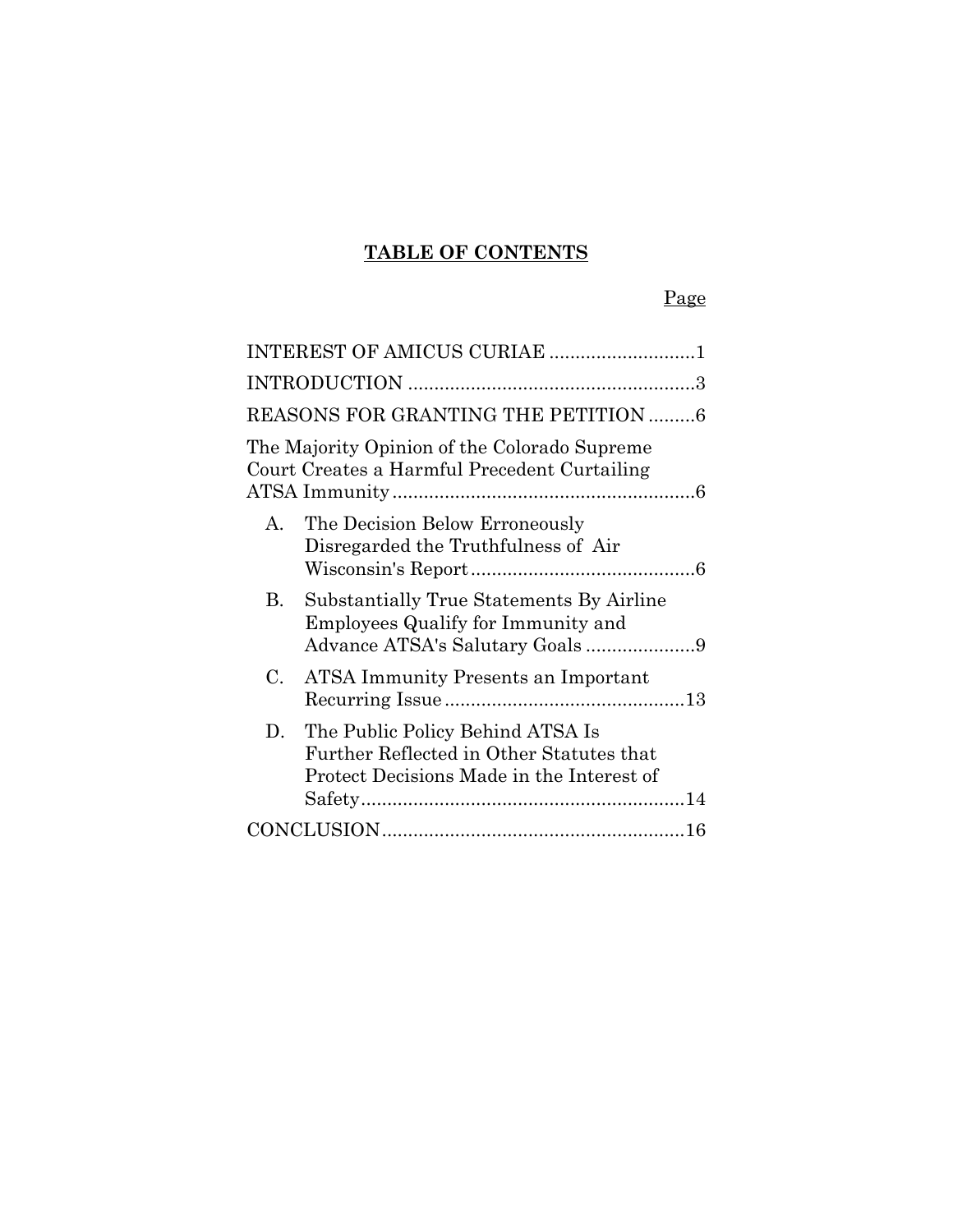# **TABLE OF AUTHORITIES**

# **Page(s)**

# **CASES**

| Al-Qudhai-een v. America West Airlines, Inc.,                                    |
|----------------------------------------------------------------------------------|
| Baez v. JetBlue Airways,<br>No. 09 Civ. 596, 2009 WL 2447990                     |
| Bayaa v. United Airlines,                                                        |
| Cerqueira v. American Airlines,<br>520 F.3d 1 (1st Cir.), cert. denied, 555 U.S. |
| Christel v. AMR Corp.,                                                           |
|                                                                                  |
| Dasrath v. Continental Airlines,<br>228 F. Supp. 2d 531 (D.N.J. 2002) 13, 14     |
| Duncan v. Walker,                                                                |
| Hansen v. Delta Airlines,<br>No. 02 Civ. 7651, 2004 WL 524686 (N.D.              |

ii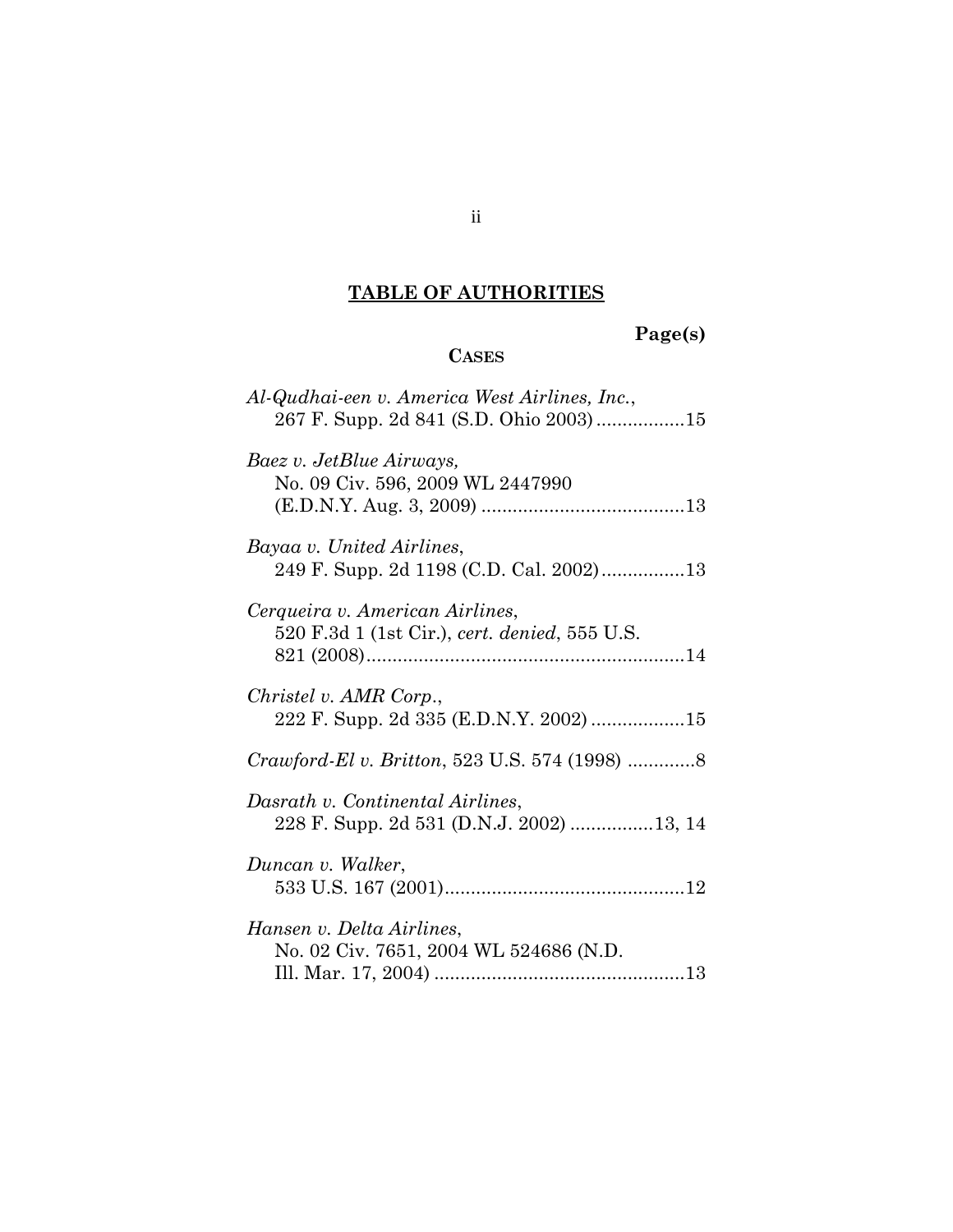| Hill v. U.S. Airways, Inc.,<br>No. 08-14969, 2008 WL 4250702 (E.D. |
|--------------------------------------------------------------------|
| Jordan v. Kollman,                                                 |
| Masson v. New York Magazine, Inc.,                                 |
| New York Times v. Sullivan,                                        |
| New York Times v. Sullivan,                                        |
| Philadelphia Newspapers, Inc. v. Hepps,                            |
| Shqeirat v. US Airways Group,                                      |
| St. Amant v. Thompson,                                             |
| <i>Williams v. Trans World Airlines,</i>                           |

iii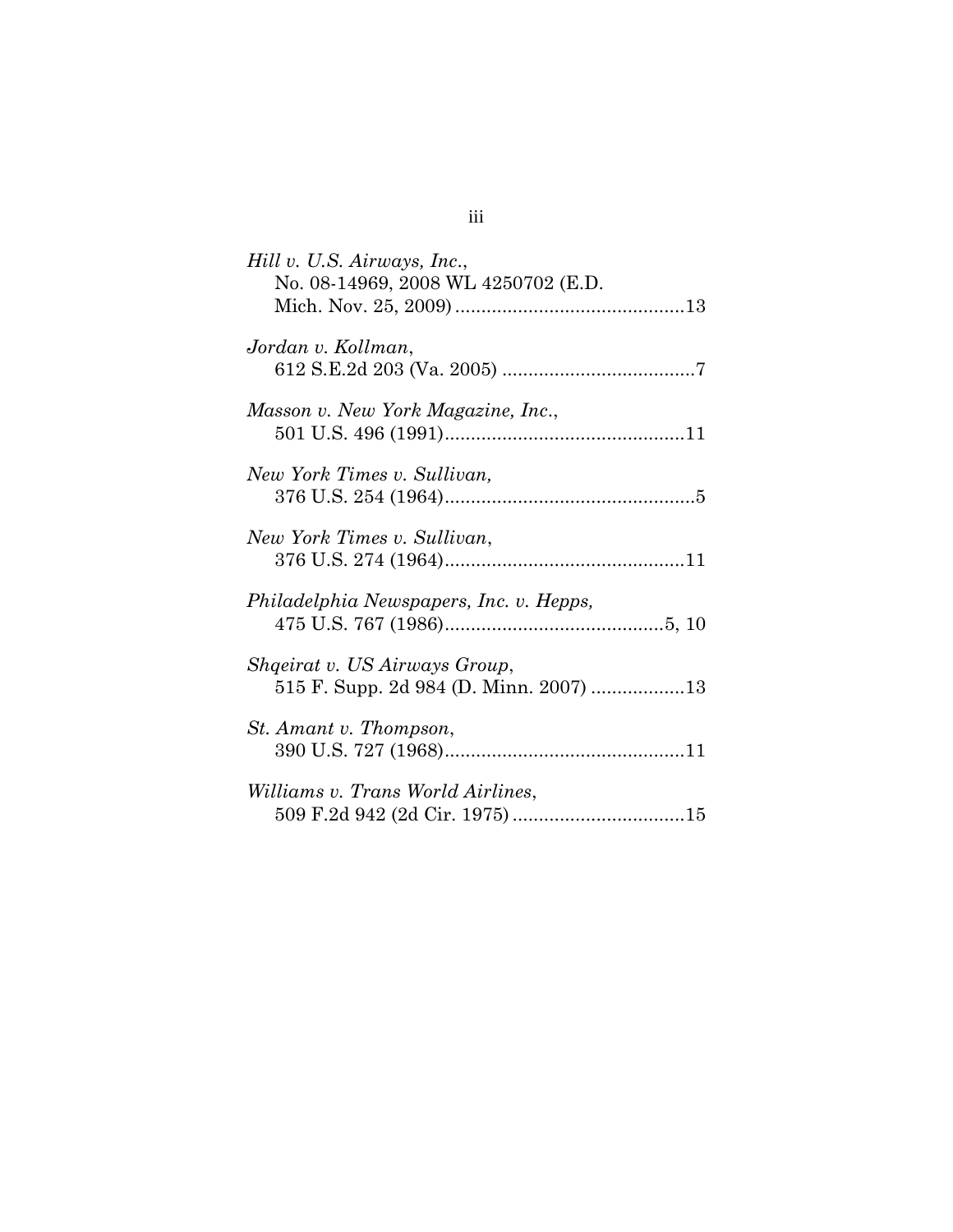## **STATUTES**

| Aviation and Transportation Security Act,<br>Pub. L. 107-71, 115 Stat. 597 (2001) passim                                                                                                                                                                                  |  |
|---------------------------------------------------------------------------------------------------------------------------------------------------------------------------------------------------------------------------------------------------------------------------|--|
| <b>OTHER AUTHORITIES</b>                                                                                                                                                                                                                                                  |  |
| 147 Cong. Rec. S10432 (daily ed. Oct. 10,                                                                                                                                                                                                                                 |  |
| Minneapolis Shooting Spree Claims Fifth<br>Victim; Suspect ID'd as Fired Employee,<br>NBC News (September, 28, 2012),<br>available at<br>http://usnews.nbcnews.com/_news/2012/09/<br>28/14142424-minneapolis-shooting-spree-<br>claims-fifth-victim-suspect-idd-as-fired- |  |
| David Ariosto, "2 Dead, 9 Wounded in Empire<br><i>State Building Shooting, Police Say</i> " CNN<br>(Aug. 25, 2012), available at<br>http://www.cnn.com/2012/08/24/justice/new                                                                                             |  |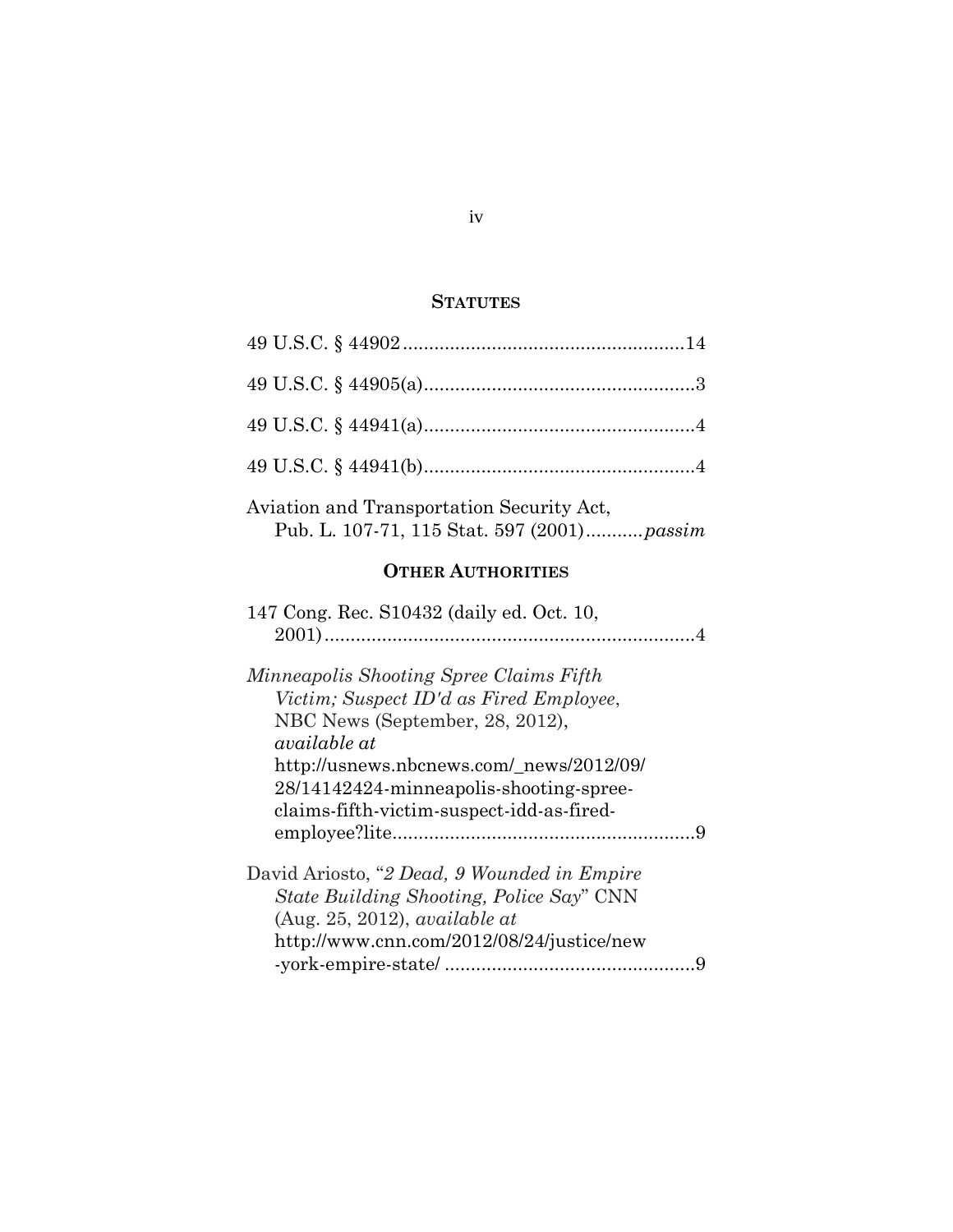*Employee kills 8, himself in Connecticut shooting rampage,* Los Angeles Times (August 4, 2010), *available at* http://articles.latimes.com/2010/aug/04/nati on/la-na-connecticut-shooting-20100804 .............[.9](#page-14-2) Joe Sharkey, *That Loaded Gun in My Carry-On, Oh I Forgot,* New York Times (September 29, 2012), *available at* http://www.nytimes.com/2012/09/29/busine ss/tsa-is-finding-more-guns-at-airport-

security-checkpoints.html?\_r=1 .........................[.10](#page-15-1)

v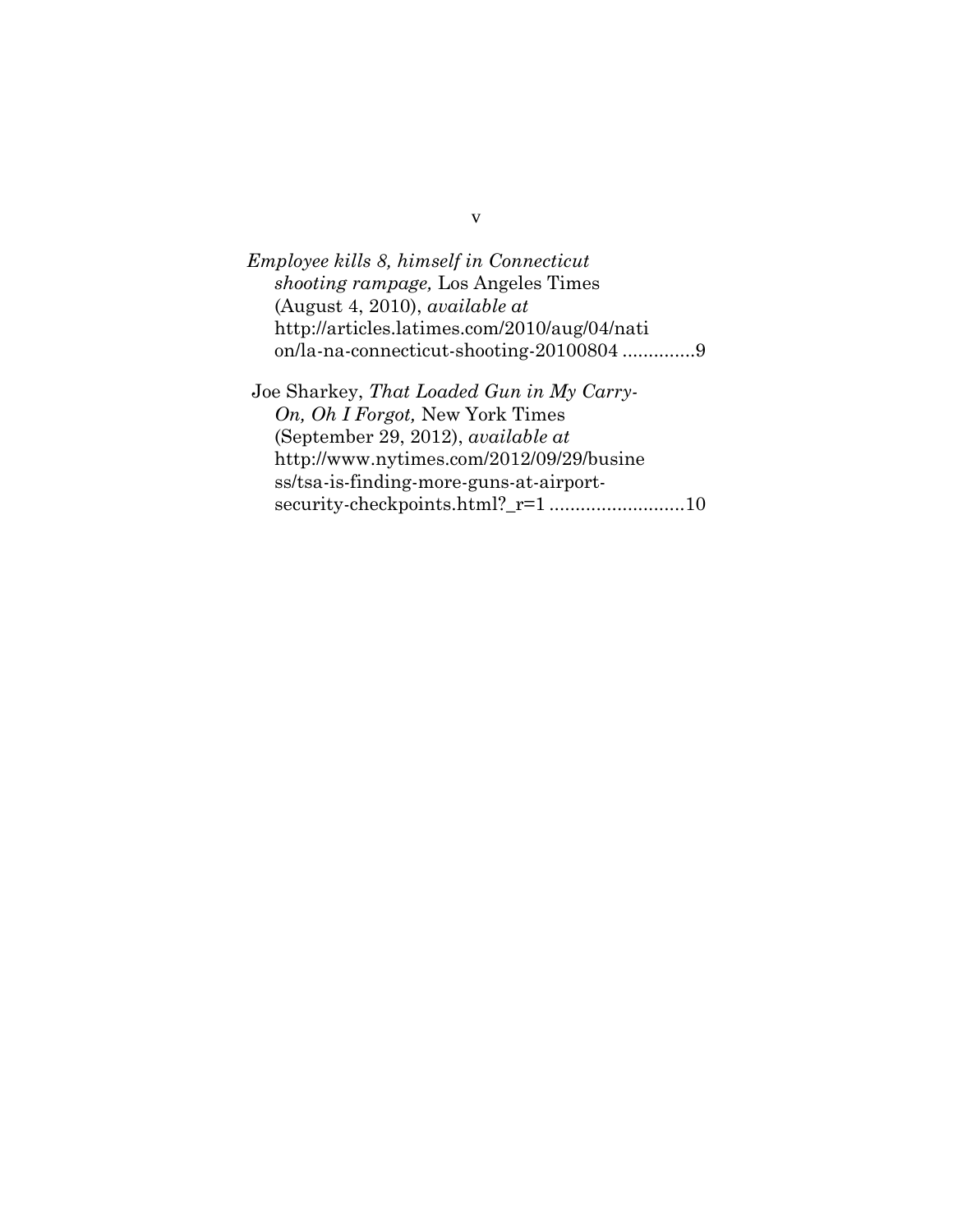#### **INTEREST OF** *AMICUS CURIAE<sup>1</sup>*

*Amicus curiae* DRI — the Voice of the Defense Bar ("DRI") is an international organization of more than 23,000 attorneys involved in the defense of civil litigation. DRI is committed to enhancing the skills, effectiveness, and professionalism of defense attorneys. Consistent with this commitment, DRI seeks to address issues germane to defense attorneys, to promote the role of the defense attorney, and to improve the civil justice system. DRI has long been a voice in the ongoing effort to make the civil justice system more fair and efficient. To that end, DRI regularly files *amicus curiae* briefs in cases that raise issues of concern to its members. This is just such a case.

Constitutional and statutory immunities pose important issues for the proper functioning of the civil justice system. Where both constitutional protections and express legislative directives preclude civil liability, there is no warrant for judicial override. The particular context of this case, which directly implicates national security matters, makes the need for this Court's review all the more compelling.

<sup>1</sup> Letters of consent have been filed with the Court. Counsel of record received notice of DRI's intent to file this *amicus* brief at least 10 days prior to the due date. Pursuant to Supreme Court Rule 37.6, *amicus curiae* states that no counsel for a party has written this brief in whole or in part, and no person or entity, other than the *amicus curiae,* its members, or its counsel, has made a monetary contribution to the preparation or submission of this brief.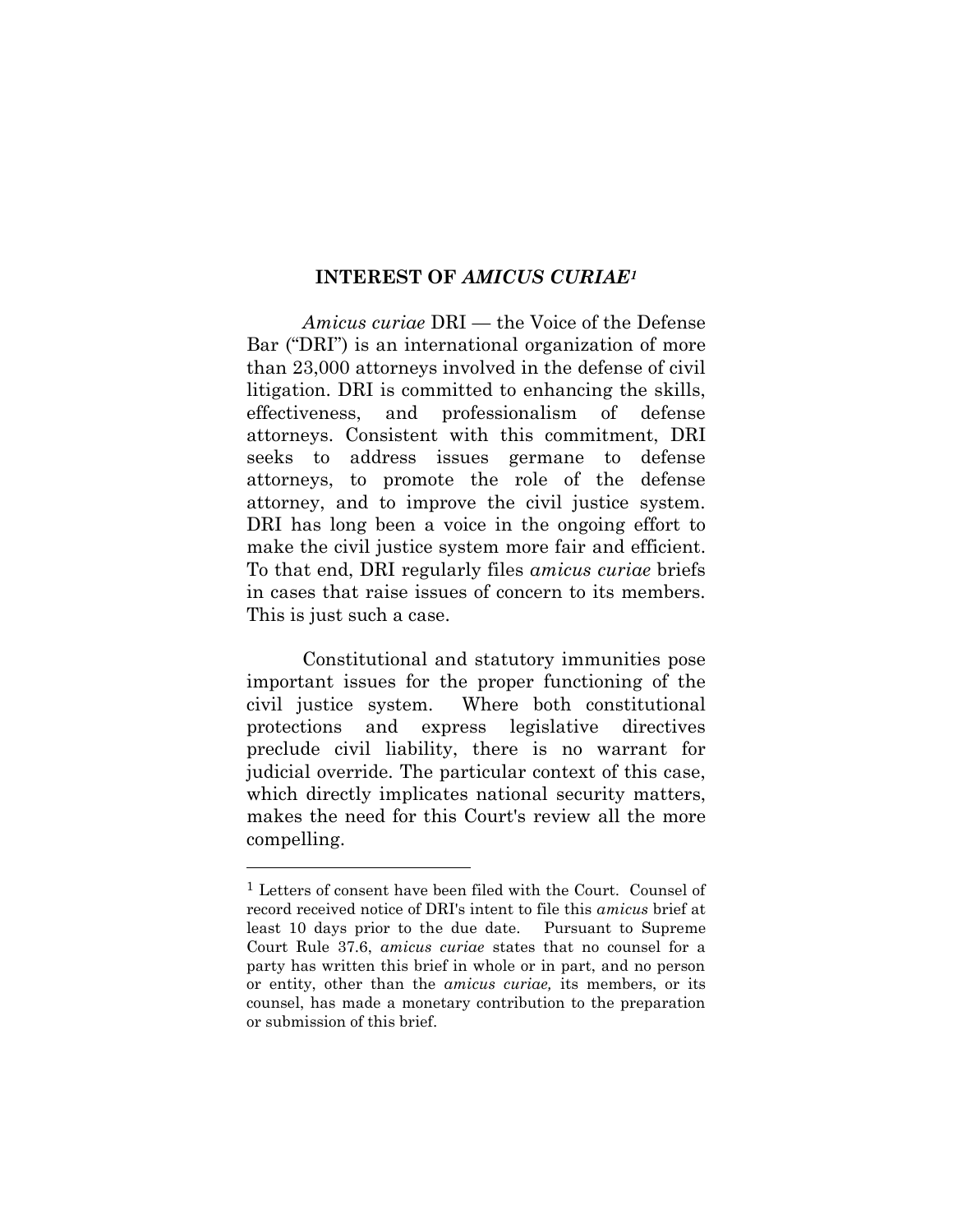Proper definition of the scope of constitutional and statutory immunities is a matter of continuing importance to DRI and its members. The issue has great practical significance not only for litigation, but also for counseling and conducting business in industries subject to the relevant immunity. With respect to the context of this case, the invocation of immunity under the Aviation Transportation and Security Act ("ATSA"), Pub. L. 107-71, 115 Stat. 597 (2001) (codified in various parts of 49 U.S.C.), is of paramount importance to DRI members, to the aviation industry and to the public generally. The decision below sows uncertainty in circumstances where Congress correctly sought to encourage reporting of suspicious activities. Such uncertainty will, at a minimum, impede prompt reporting of potential threats to the federal officials best able to assess threats. At worst, the decision below will affirmatively discourage airlines from reporting to the Transportation Security Administration ("TSA") suspicious behavior that raises security concerns. Given the catastrophic ramifications of inattention to threats against airline safety, there is a manifest need for clear judicial standards implementing the statutory imperative to report to TSA. Given the decision below and the existing conflict of authority on key constitutional standards, the essential clarity can come only from this Court.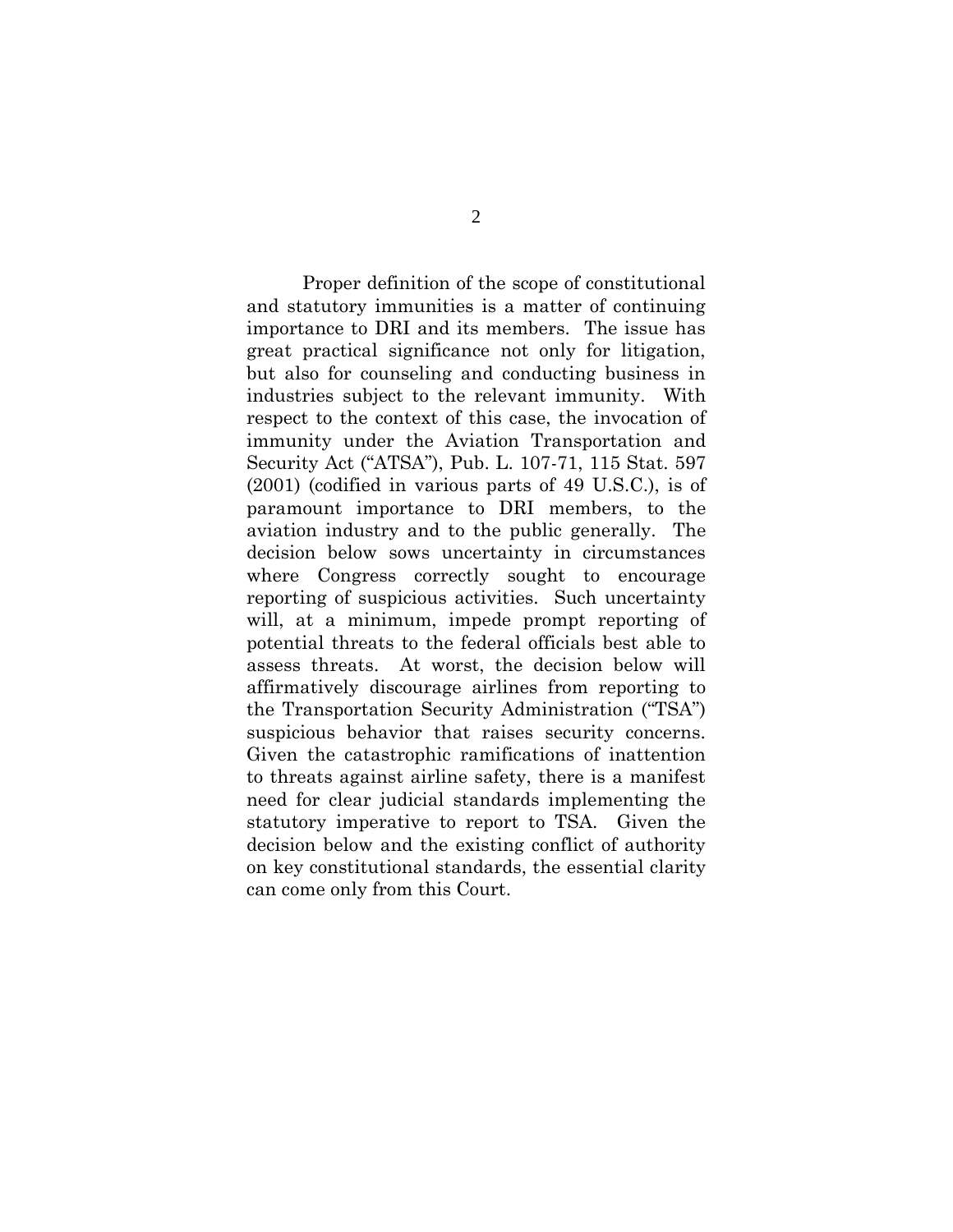#### **INTRODUCTION**

Following September 11, 2001, the United States government's efforts to strengthen national security included additional protection for our borders, air space and homeland. The government enacted extensive legislation and expended enormous sums to address terrorism and security threats at home and abroad. Among the most critical legislation was the Aviation and Transportation Security Act ("ATSA"), Pub. L. 107- 71, 115 Stat. 597 (2001) (codified in various parts of 49 U.S.C.), which created the Transportation Security Administration ("TSA"), a new federal agency responsible for overseeing and ensuring civil air transportation security.

<span id="page-8-0"></span>To assist TSA in achieving its safety objectives, ATSA mandates that airlines and their employees promptly report to TSA any information concerning "a threat to civil aviation." 49 U.S.C. §44905(a). Failure to report exposes the airline to civil penalties. *Id.* at §46301(a)(1)(A). Similarly, the TSA's Aircraft Operation Standard Security Program directs airlines to "immediately report to TSA all threat information that might affect the security of air transportation." Brief of the United States as Amicus Curiae in Support of Neither Party ("U.S. Amicus Br."), *Air Wisconsin Airlines Corp. v. Hoeper*, No. 09SC105, 2010 WL 4205326 at \*6 (Colo. Sept. 27, 2010).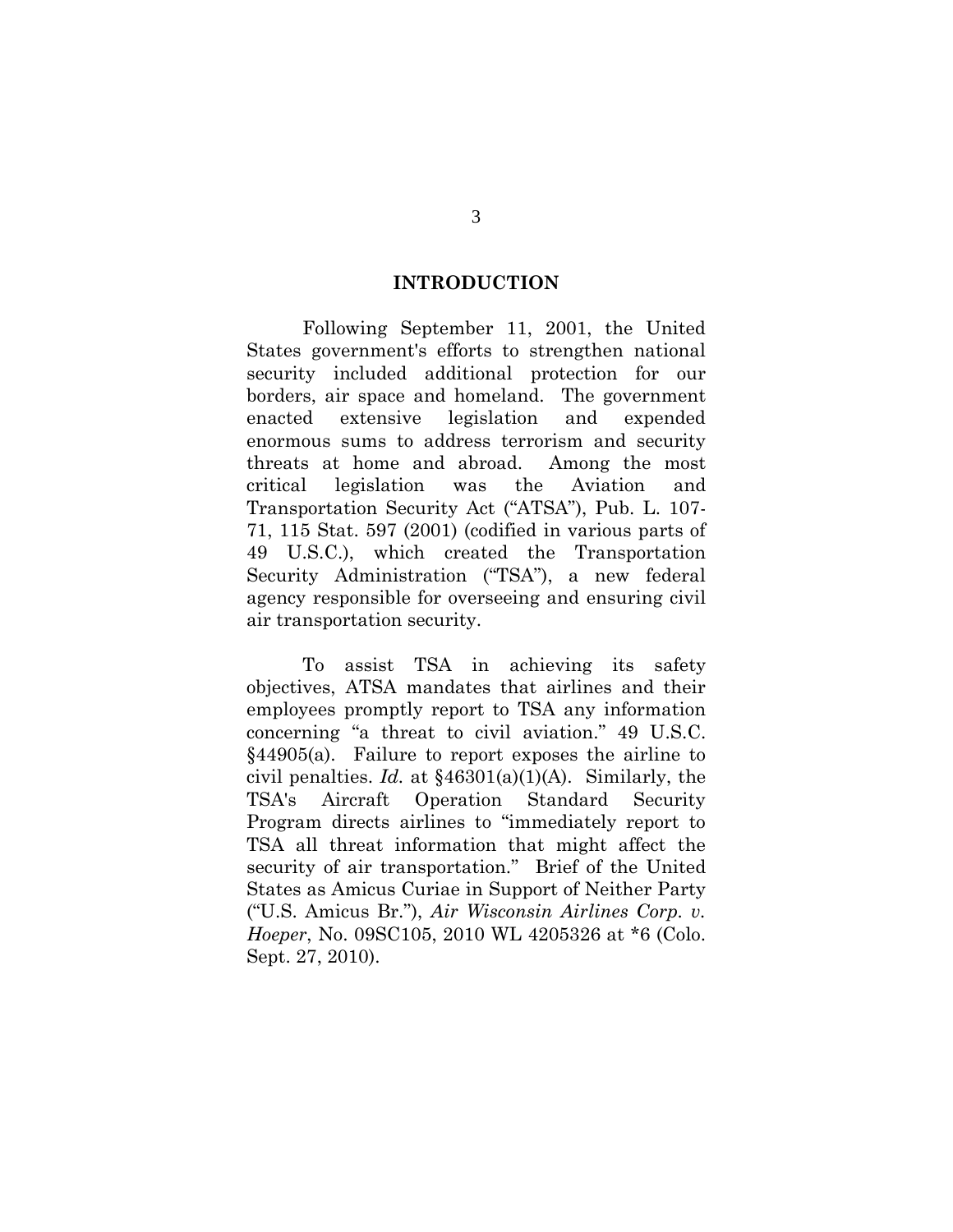The statutory language is both controlling and instructive. Significantly, the Act encourages reporting by airlines and their employees of "*any* suspicious transaction relevant to a *possible* violation of law or regulation, *relating to* air piracy, *a threat* to aircraft or passenger safety, or terrorism … to any employee or agent of the Department of Transportation, the Department of Justice, any Federal, State, or local law enforcement officer, or any airport or airline security officer." 49 U.S.C. §44941(a) (emphasis added). Airlines and their employees are immunized from civil liability "to any person … for such disclosure." *Id.*

<span id="page-9-1"></span><span id="page-9-0"></span>Immunity is not granted, however, for disclosures made "with actual knowledge that the disclosure was false, inaccurate or misleading" or "with reckless disregard as to the truth or falsity of that disclosure." 49 U.S.C. §44941(b). The exception to immunity is expressly targeted at "bad actors," 2 not airline employees who report legitimate safety concerns. The Act's broadly-worded immunity is designed to encourage airlines and their employees to report suspicious activity without fear of punishment or burdensome litigation even in the event that information reported in good faith turns out to be false.

The dissenting opinion in the Colorado Supreme Court explains precisely why the majority is incorrect. Equally as important for present purposes, the dissenting opinion explains precisely

<span id="page-9-2"></span><sup>2</sup> 147 Cong. Rec. S10432, S10439-40 (daily ed. Oct. 10, 2001) (statement of Sen. Leahy).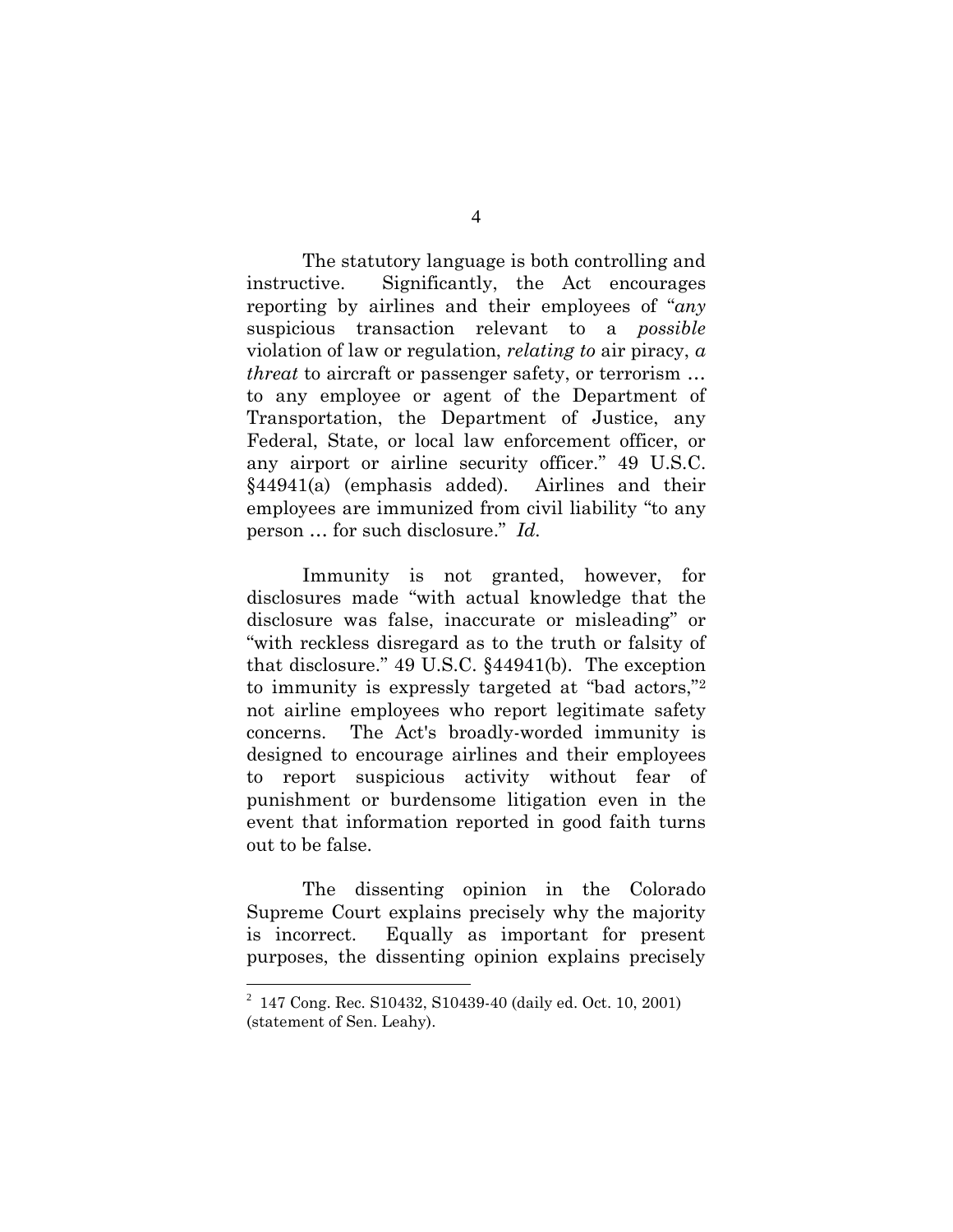<span id="page-10-0"></span>why this Court's review is essential. First, "the majority misinterprets the *New York Times*  standard" by holding "that ATSA immunity is lost when a statement is made recklessly even though it may be true." Pet. App. 30a n.2. Rather, as the dissent discerns, "the standards articulated in *New York Times v. Sullivan,* 376 U.S. 254 (1964), includ[e] the requirement that the plaintiff must prove that a statement is false." Pet. App. 29a (citing *Philadelphia Newspapers, Inc. v. Hepps,* 475 U.S. 767, 773-75 (1986)). Second, the dissent perceives that the majority's recitation of "what would have been, in its view, the proper wording of the report to the TSA" draws nothing more than "hair-splitting distinctions that make no difference to the analysis." Pet. App. 34a. Third, the dissent recognizes the ultimate truth that "[a]t bottom, the majority's reasoning threatens to eviscerate ATSA immunity and undermine the federal system for reporting possible threats to airline safety to the TSA." Pet. App. 37a.

In short, unless this Court grants review and reverses, the judgment below will directly hamper the effective administration of TSA's post-September 11 role as assessor and investigator of possible security threats. And, as a practical matter, the judgment below will derail TSA's considered policy of "when in doubt, report." Pet. App. 38a. In an area where national security imperatives and First Amendment protections converge to encourage the free flow of information, the judgment below creates an unwarranted roadblock that this Court should remove.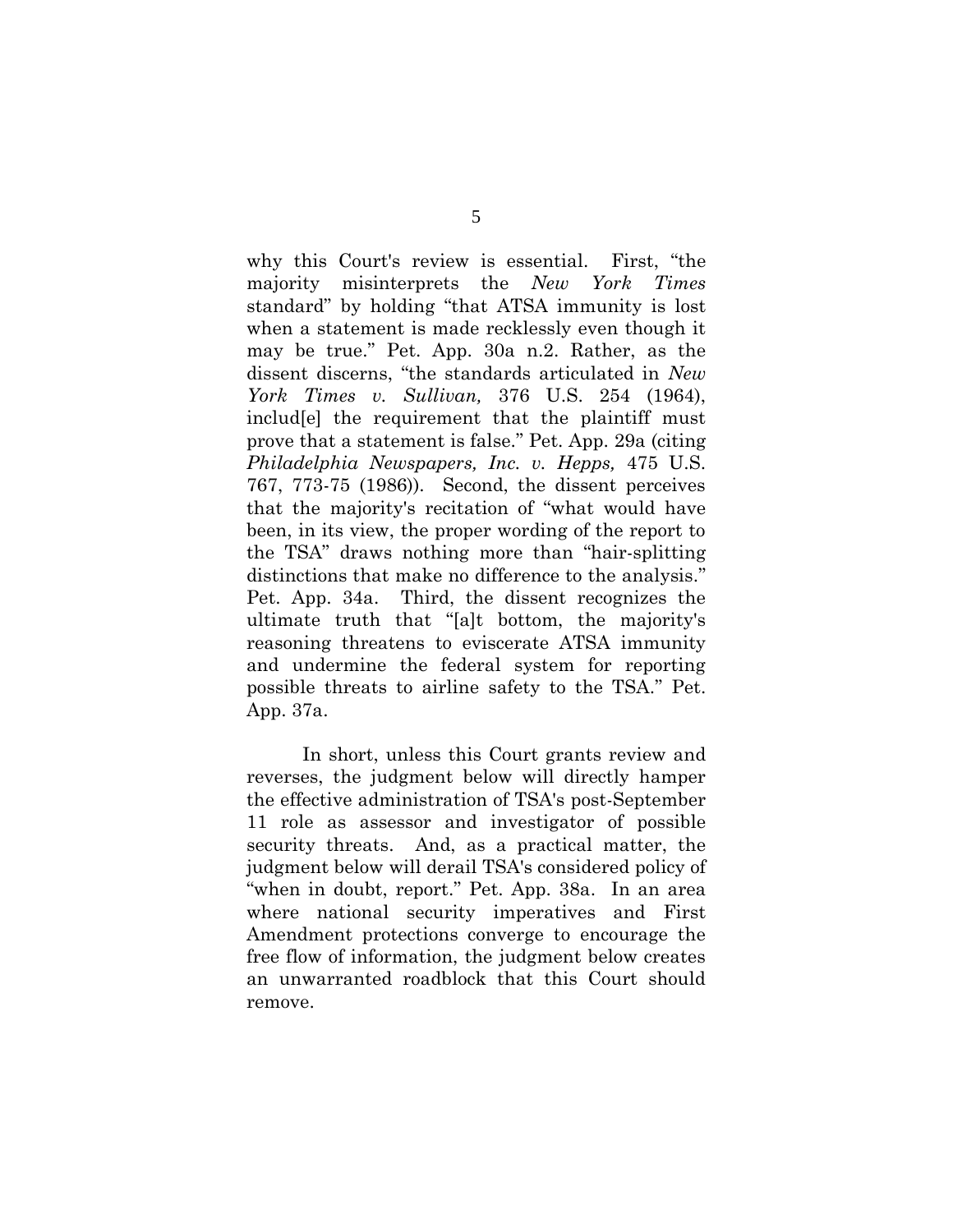#### **REASONS FOR GRANTING THE PETITION**

### **The Majority Opinion of the Colorado Supreme Court Creates a Harmful Precedent Curtailing ATSA Immunity**

### **A. The Decision Below Erroneously Disregarded the Truthfulness of Air Wisconsin's Report**

Air Wisconsin reported to TSA its concerns about the air travel of an about-to-be terminated pilot and Federal Flight Deck Officer who was authorized to carry a TSA-issued firearm, and who directed angry outbursts against airline employees upon failing multiple proficiency checks. Pet. App. 32a-33a. Consider whether, in these circumstances, another court could conclude that a decision by Air Wisconsin *not* to report to TSA would have been irresponsible.

The "hair-splitting distinctions" (noted by the dissent) between what Air Wisconsin reported and what the majority found sufficient for immunity creates significant obstacles to achieving ATSA's critical objectives. Pet. App. 34a. Indeed, the government's *amicus* brief to the Colorado Supreme Court likewise emphasized the key pragmatic point that airlines must often make reports based on "imperfect information" and with "limited time and ability to investigate." U.S. Amicus Br., 2010 WL 4205326 at \*2. While TSA has no interest in receiving *knowingly* false information, there is profound concern that defamation cases and awards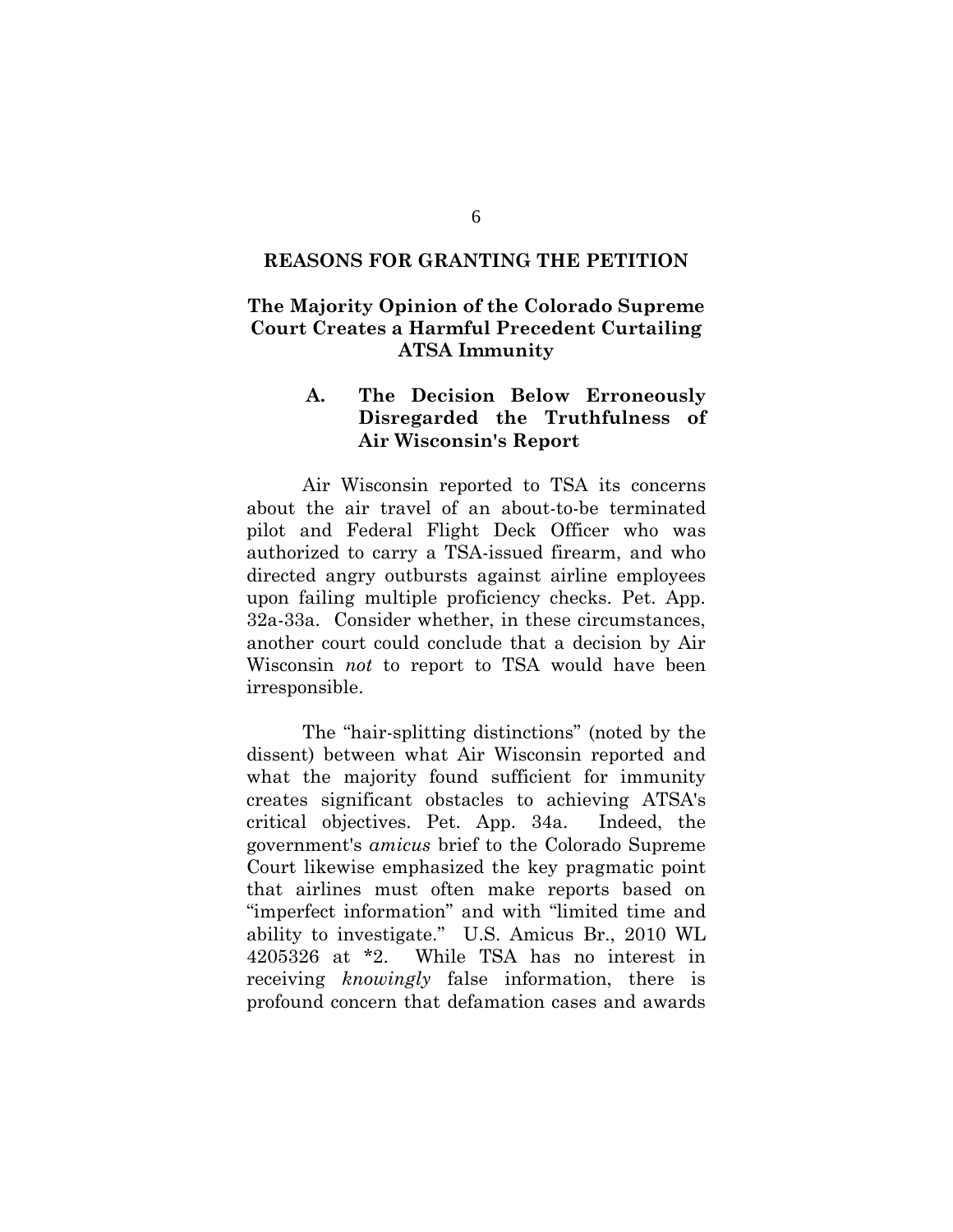will chill the reporting of possible security threats to the TSA. *Id*. at \*3.

Bear in mind that the majority opinion of the Colorado Supreme Court does not say that Air Wisconsin should have remained silent. That is, at bottom, recognition that Air Wisconsin had sufficient basis for concern and sufficient reason for reporting its concern to TSA. Rather, the majority denies immunity based on a preference for Air Wisconsin to have used slightly different words to express legitimate concern about respondent's behavior. But the vital statutory purpose is not served by such Monday-morning quarterbacking. To require that airline employees use specific words and "fool-proof" language in reporting to TSA will result in extensive internal vetting processes by risk management departments and in-house counsel. Even more compelling for present purposes is the risk that such internal review will subordinate the critical security objective to avoidance of liability from just the sort of litigation the judgment below rewards. At the very least, a requirement to dot the "i's" and cross the "t's" before communicating with TSA will delay reporting, further impeding ATSA's goals. Our national security does not have the luxury of waiting for rewrites and edits when a person whose observed actions arouse security-related concerns is heading to the airport to board a flight. 3

<span id="page-12-0"></span><sup>3</sup> Under First Amendment precedent and Virginia law, the law applicable to this case, speech that is "substantially true" will not support a defamation claim, and a plaintiff may not prove falsity based on slight inaccuracies of expression. *Jordan v. Kollman*, 612 S.E.2d 203, 207 (Va. 2005).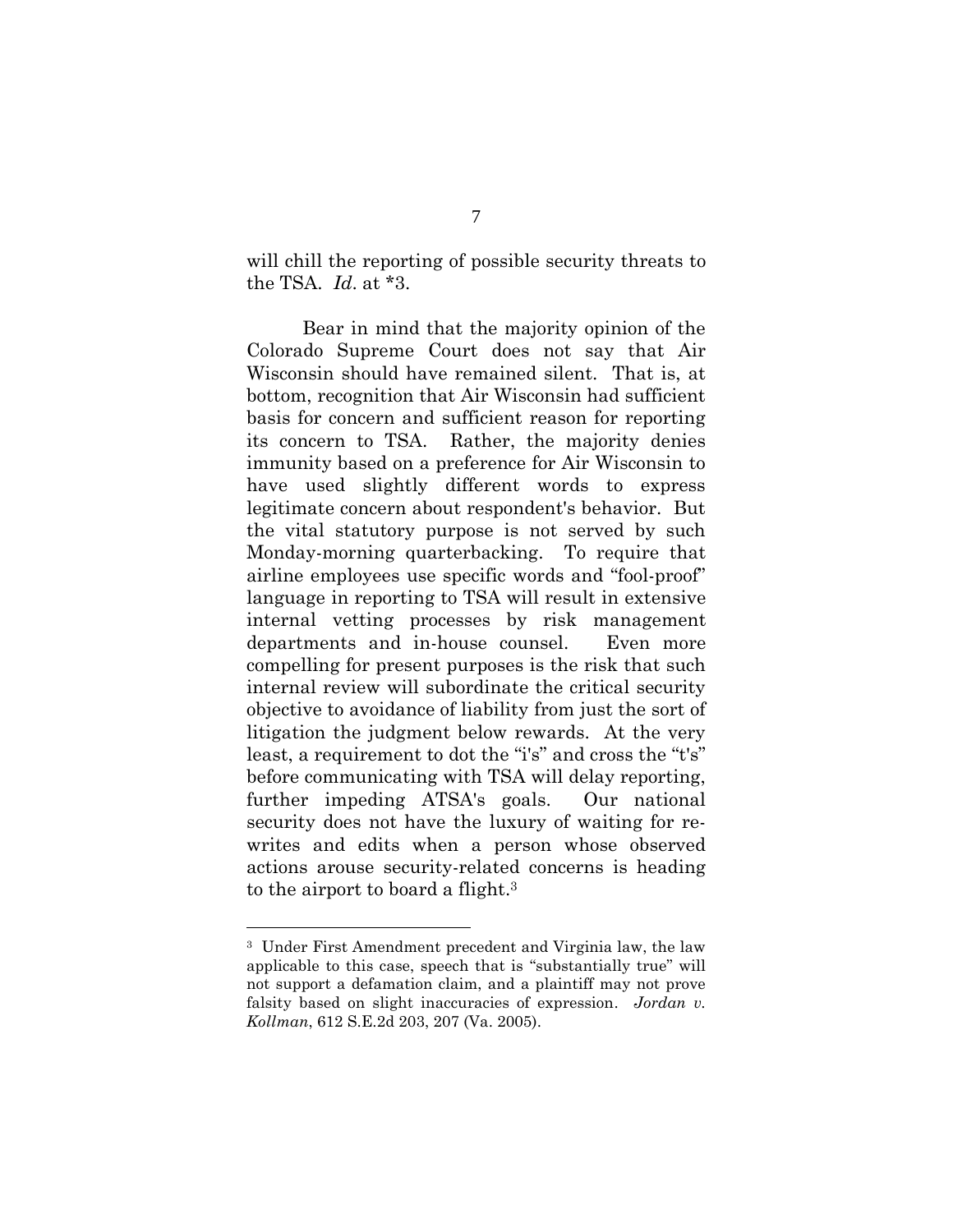It is important also to bear in mind that Air Wisconsin's communications to TSA were neither impulsive nor precipitous. Despite the disapproving comments in the majority opinion below, there was no dispute in the record that prior to communicating with TSA several Air Wisconsin employees had a lengthy conversation about whether to report respondent's behavior, and that during their deliberations the Air Wisconsin employees discussed two incidents involving terminated workers from other airlines (which, in one case, had resulted in an aircraft crash). Pet. App. 31a.

Another noteworthy factor pertinent to the certiorari assessment is the description in the government's amicus brief in the Colorado Supreme Court that analogizes immunity under the ATSA to the qualified immunity extended to government officials in tort litigation. ATSA's statutory objective is to facilitate voluntary reporting by airline employees of suspicious activity without fear of incurring costs defending litigation arising from safety-related communications. *See* U.S. Amicus Brief, 2010 WL 4205326 at \*7 (*citing Crawford-El v. Britton*, 523 U.S. 574, 590 (1998)). Significantly, the government urged the Colorado Supreme Court to "keep in mind the significant national security interests that the (ATSA) protects" and to "'exercise its discretion in a way that protects the substance of the ... immunity defense'" by recognizing that an air carrier would lack immunity because of intentional or reckless acts "[o]nly in the highly unusual situation." *Id.* at \*8-9 (*quoting Crawford-El*, 523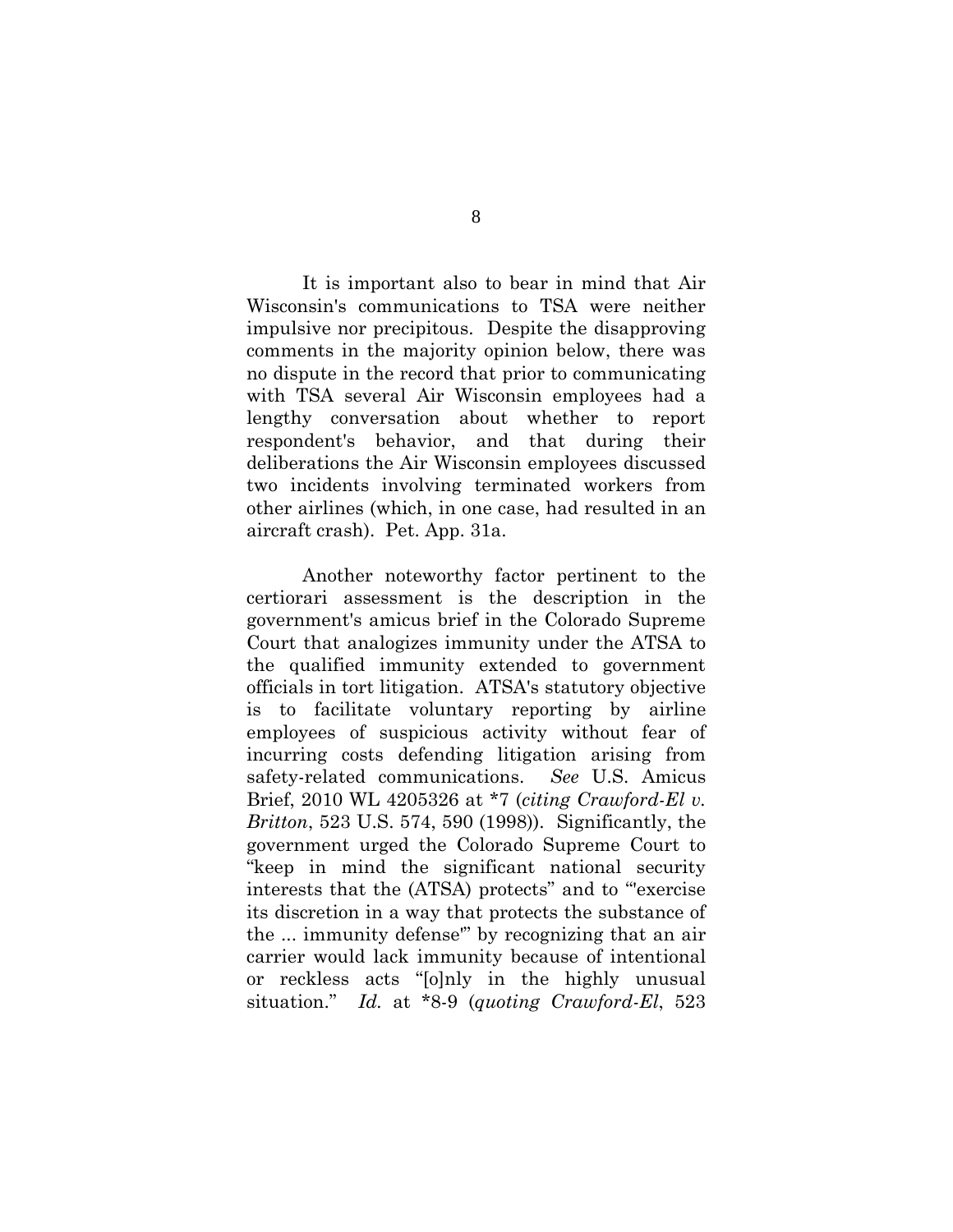U.S. at 597))*.* The judgment below is incompatible with the views expressed in the government's amicus brief.

# **B. Substantially True Statements By Airline Employees Qualify for Immunity and Advance ATSA's Salutary Goals**

The majority's decision below is also incompatible with the language, spirit and purpose of ATSA. The United States government recognizes that all eyes and ears must be on alert to combat terrorism and security threats. The Department of Homeland Security reiterates daily, particularly in connection with travel on public transportation: "If you see something, say something." The message could not be more clear and simple — it is better to report, even if based on uncertain information and developing events.

Well-documented and well-known episodes of violent outbursts by terminated employees<sup>4</sup>

<span id="page-14-2"></span><span id="page-14-1"></span><span id="page-14-0"></span>**<sup>4</sup>** *See, e.g., Minneapolis Shooting Spree Claims Fifth Victim; Suspect ID'd as Fired Employee*, NBC News (September, 28, 2012), *available at* http://usnews.nbcnews.com/\_news/2012/09/28/14142424 minneapolis-shooting-spree-claims-fifth-victim-suspect-idd-asfired-employee?lite; David Ariosto, "*2 Dead, 9 Wounded in Empire State Building Shooting, Police Say*", CNN (Aug. 25, 2012), *available at* [http://www.cnn.com/2012/08/24/justice/new](http://www.cnn.com/2012/08/24/justice/new-york-empire-state/)[york-empire-state/](http://www.cnn.com/2012/08/24/justice/new-york-empire-state/)**;** *Employee kills 8, himself in Connecticut shooting rampage,* Los Angeles Times (August 4, 2010), *available at* [http://articles.latimes.com/2010/aug/04/nation/la](http://articles.latimes.com/2010/aug/04/nation/la-na-connecticut-shooting-20100804)[na-connecticut-shooting-20100804.](http://articles.latimes.com/2010/aug/04/nation/la-na-connecticut-shooting-20100804)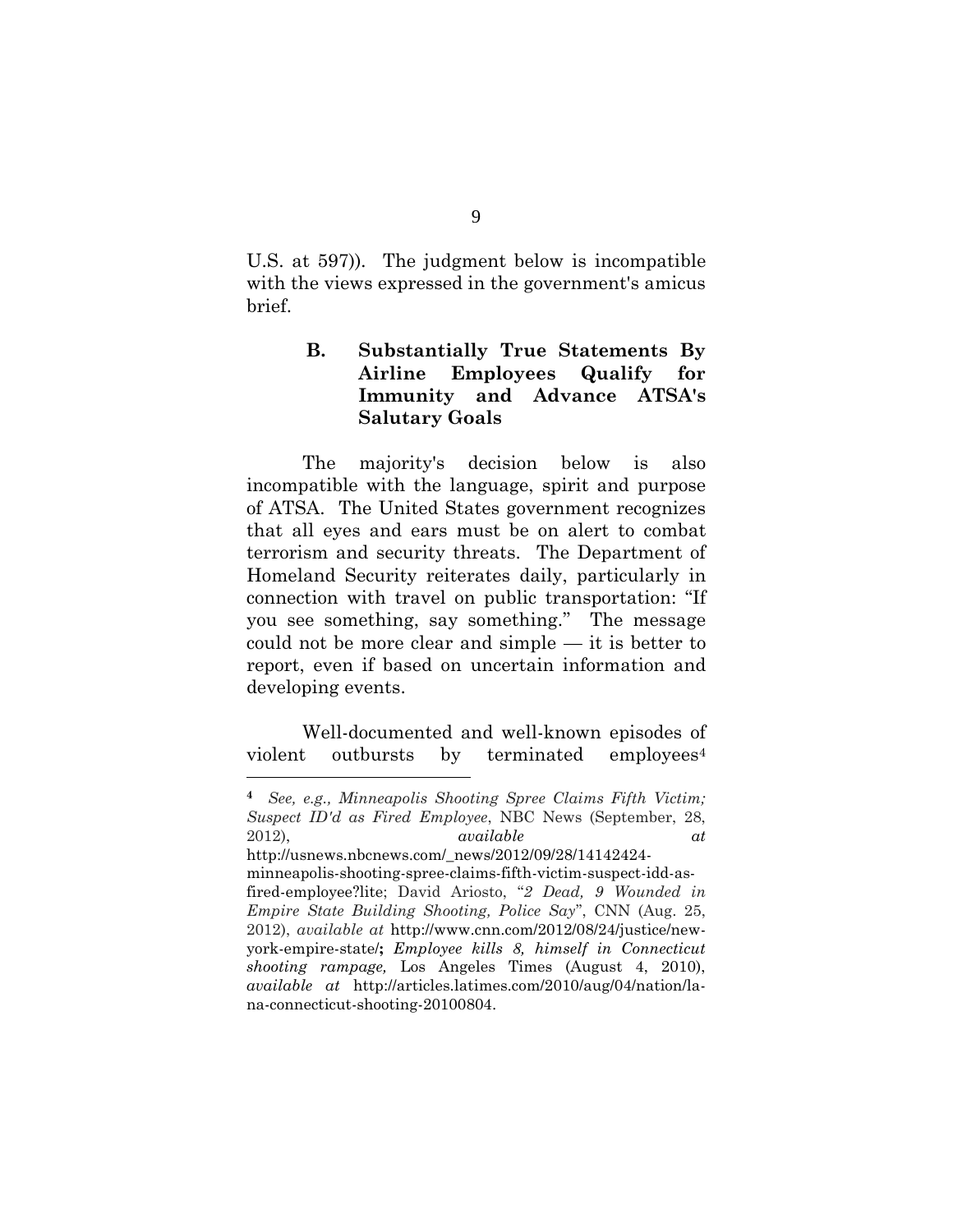demonstrate an acute need for reporting *any* activity that may raise safety concerns. Such reporting is uniquely essential in air travel where innocent passengers on the flight and thousands of people on the ground could be placed in peril. The risk is enormously high and, unfortunately, it is not hypothetical.<sup>5</sup>

Among the more compelling factors that weigh in favor of review is the fact that this case does not involve an intentional or malicious false report. If immunity is withheld in these circumstances, then the statutory objective is plainly thwarted as employees on the front lines of preserving our safety lack meaningful guidance.

And, if anything, the majority opinion's standard for assessing a reporting carrier's reckless disregard for the truth or falsity of communications with TSA further underscores the powerful reasons for this Court's review. The majority's determination to strip Air Wisconsin of statutory immunity because of "reckless disregard" is expressly *not* dependent on the falsity of the report to TSA. That standard is incompatible with the statute and with settled First Amendment precedent. *Hepps*, 475 U.S. at 773-75 (plaintiff must show falsity of the statement).

<span id="page-15-1"></span><span id="page-15-0"></span><sup>5</sup> *See, e.g.,* Joe Sharkey, *That Loaded Gun in My Carry-On, Oh I Forgot,* New York Times (September 29, 2012) *available at*  [http://www.nytimes.com/2012/09/29/business/tsa-is-finding-](http://www.nytimes.com/2012/09/29/business/tsa-is-finding-more-guns-at-airport-security-checkpoints.html?_r=1&pagewanted=all)

[more-guns-at-airport-security](http://www.nytimes.com/2012/09/29/business/tsa-is-finding-more-guns-at-airport-security-checkpoints.html?_r=1&pagewanted=all)checkpoints.html? r=1&pagewanted=all.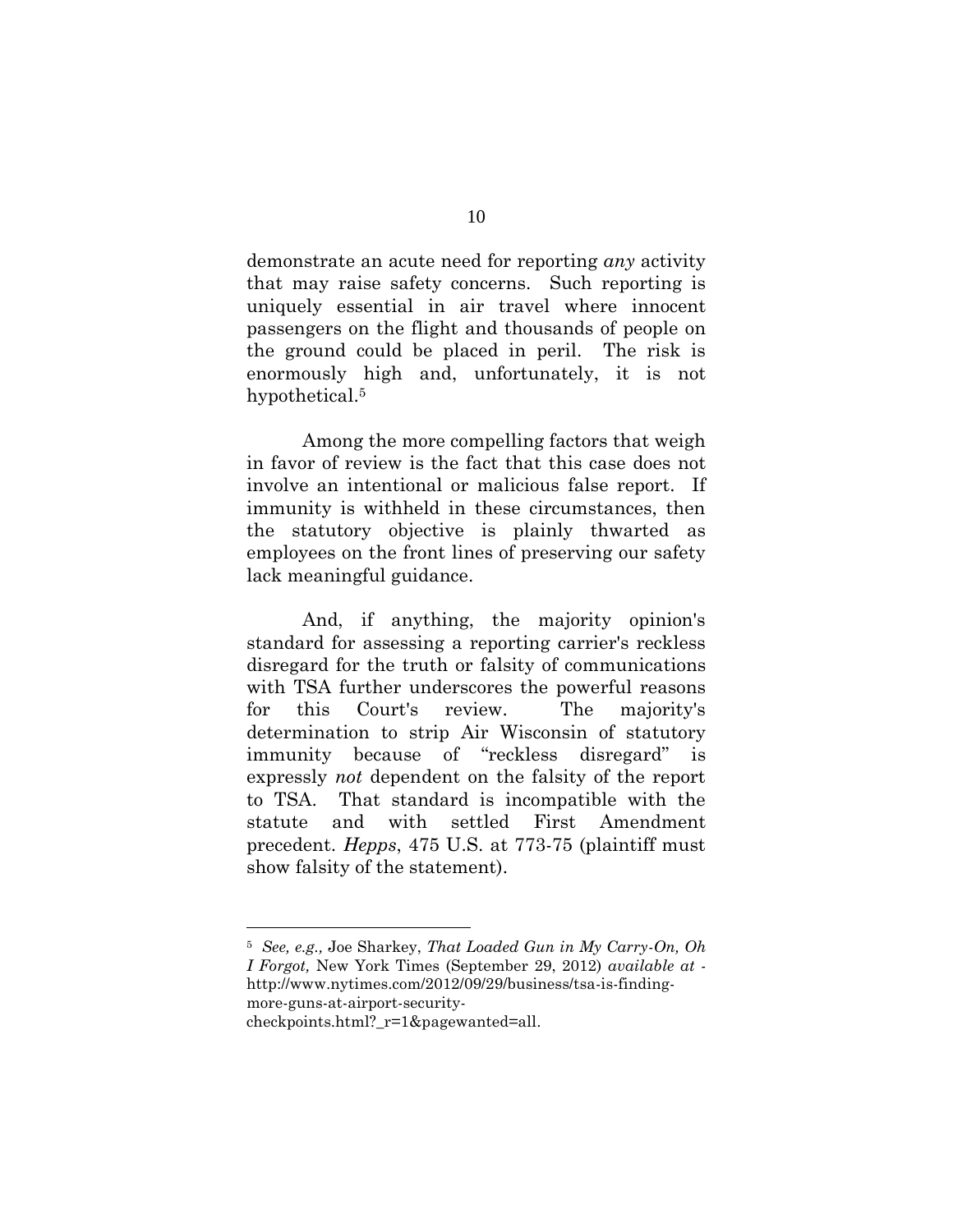In any event, under established legal standards, there is only one correct conclusion that can be drawn from a comparison of Air Wisconsin's actual report and the preferred terminology that the majority opinion below agrees would have been immune. That correct conclusion is that Air Wisconsin's report was substantially true. Pet. App. 31a-34a.

<span id="page-16-2"></span><span id="page-16-1"></span><span id="page-16-0"></span>First Amendment precedent holds that the "substantially true" standard informs the "reckless disregard" analysis. *Masson v. New York Magazine, Inc*., 501 U.S. 496, 517 (1991). As this Court held in *New York Times v. Sullivan*, 376 U.S. 274 (1964), a plaintiff must prove that the allegedly defamatory statement was false. But in this case, the Colorado Supreme Court removed the falsity/substantiallytrue element from the recklessness analysis. In the view of the majority below, the *New York Times* standard means that a court need determine only whether the speaker had a "high degree of awareness of ... probable falsity" or "entertained serious doubts as to the truth of his publication." *St. Amant v. Thompson*, 390 U.S. 727, 731 (1968). By its express terms, the majority opinion deems it unnecessary to decide  $-$  as part of the immunity analysis — whether the statements are actually false or substantially true. Under that standard, even a statement that is actually and 100% literally true could be stripped of immunity and subject to suit if the defendant fails to meet the newlyconcocted standard of "recklessness." That standard does not meet constitutional norms protecting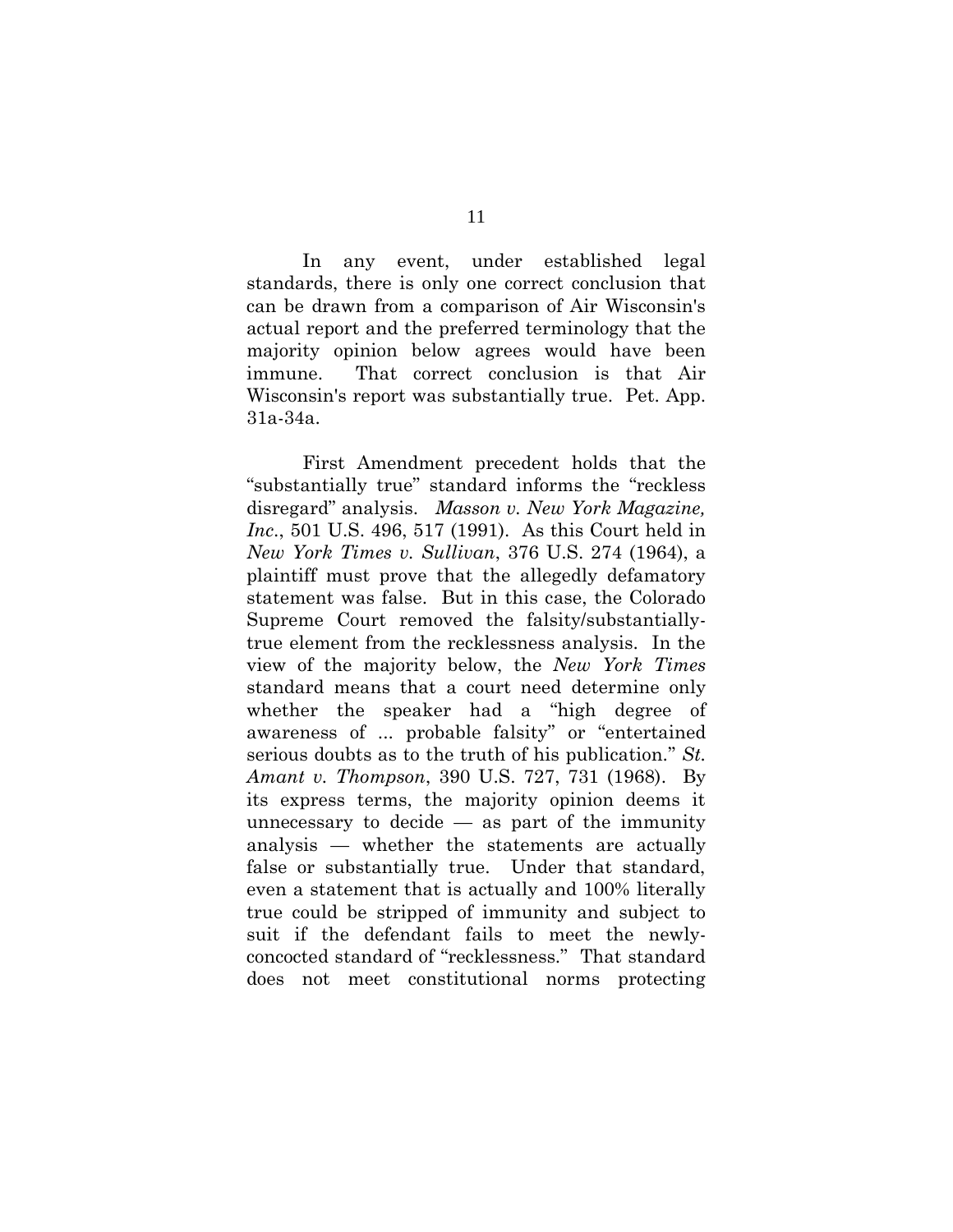speech. It surely cannot meet the necessarily higher standard for defeating statutory immunity.<sup>6</sup>

In addition to immunity being compelled by the governing legal standards, it is also compelled by the record. As the dissenting opinion observes, the majority's finding of recklessness based on petitioner's alleged overstatements is "not only contrary to the report itself, but also contrary to federal airline safety protocols, which require the reporting of potential flight risks even when based on tentative information and evolving circumstances." Pet. App. 29a. And, as the petition sets forth in compelling detail, state and federal courts are sharply divided on whether to require an independent appellate review of the record in deciding falsity. This, too, is a question that requires national uniformity and mandates review. The centrality of free speech to our social and government fabric — particularly in the safety context in which this case arises — constitutes an additional compelling reason for this Court's review.

<span id="page-17-0"></span><sup>6</sup> *A fortiori* the standard for stripping a speaker's statutory immunity must be higher than the First Amendment standard. Otherwise the statute would be wholly redundant of the constitutional protection and, hence, superfluous. Under ordinary principles of statutory construction, therefore, the statutory immunity must provide a greater measure of immunity against claims for protected speech. *Duncan v. Walker*, 533 U.S. 167, 174 (2001) ("a statute ought, upon the whole, to be so construed that, if it can be prevented, no clause, sentence, or word shall be superfluous, void or insignificant").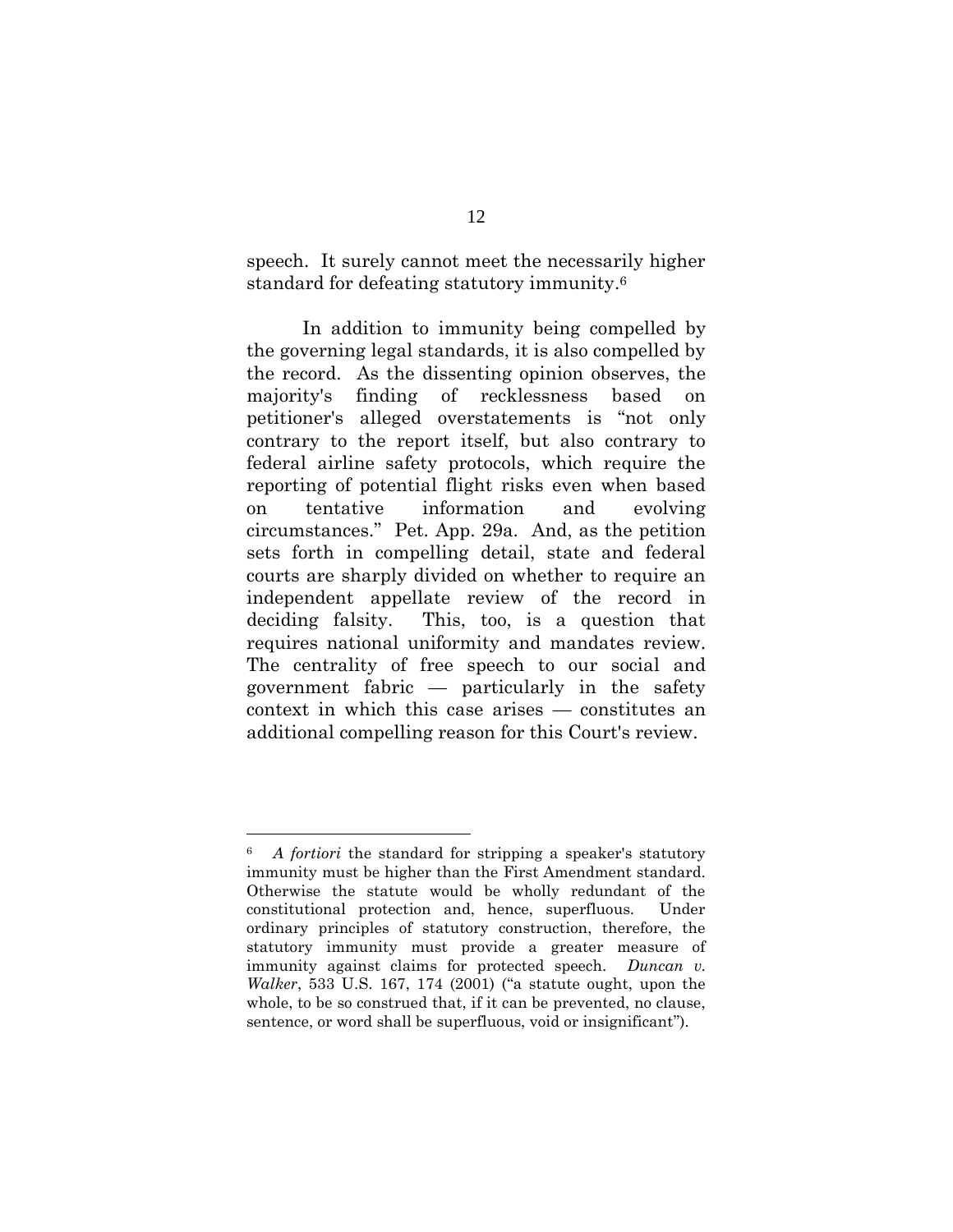#### <span id="page-18-5"></span>**C. ATSA Immunity Presents an Important Recurring Issue**

<span id="page-18-3"></span><span id="page-18-2"></span><span id="page-18-1"></span>Certiorari is also indicated in this case to address the unwarranted restrictions some courts, including the Colorado Supreme Court, have placed on airline immunity under ATSA. *See, e.g., Shqeirat v. US Airways Group*, 515 F. Supp. 2d 984, 1000 (D. Minn. 2007); *Hansen v. Delta Airlines*, No. 02 Civ. 7651, 2004 WL 524686, at \*8 (N.D. Ill. Mar. 17, 2004); *Bayaa v. United Airlines*, 249 F. Supp. 2d 1198, 1205 (C.D. Cal. 2002); *Dasrath v. Continental Airlines*, 228 F. Supp. 2d 531, 538 (D.N.J. 2002); *see also Hill v. U.S. Airways, Inc*., No. 08-14969, 2008 WL 4250702, at \*4 (E.D. Mich. Nov. 25, 2009) (raised but not addressed by the court); *Baez v. JetBlue Airways,* No. 09 Civ. 596, 2009 WL 2447990, at \*5 n.5 (E.D.N.Y. Aug. 3, 2009) (raised but preliminarily rejected on motion to dismiss).

<span id="page-18-4"></span><span id="page-18-0"></span>Instead of the explicit immunity Congress enacted, some courts have read the statute narrowly, often finding factual issues that preclude an early determination of immunity and concluding that certain claims, such as false arrest, fall outside the statute's protection. *See, e.g., Shqeirat*, 515 F. Supp. 2d at 1000 (in civil rights case, court held that plaintiffs' false arrest claim fell outside the statute because plaintiffs' claim was based on airline acting in concert with the police); *Hansen*, 2004 WL 524686 at \*8 (court denied dismissal motion, finding questions of fact on whether the disclosure to police was made with knowledge of its falsity or with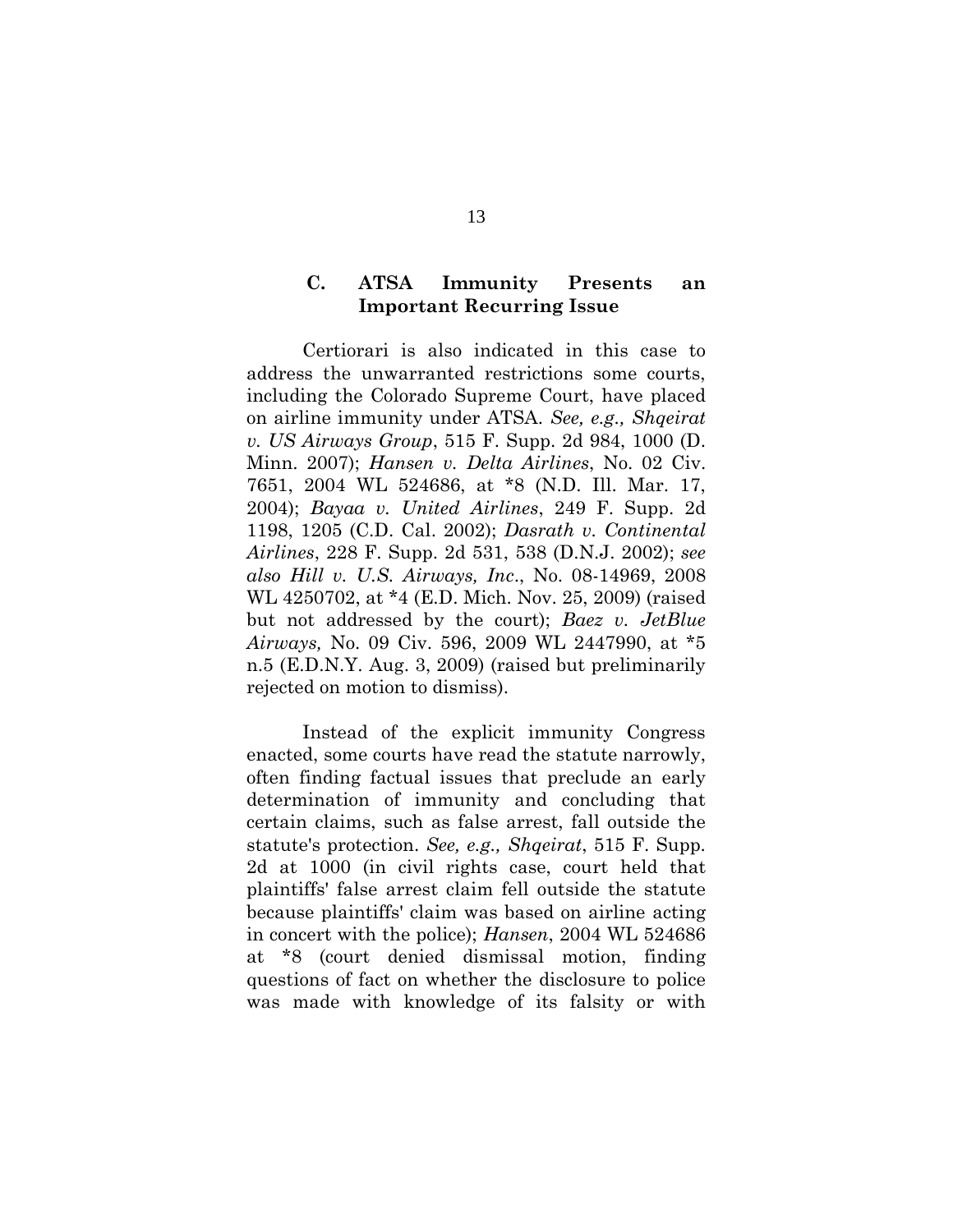reckless disregard as to its truth); *Bayaa*, 249 F. Supp. 2d at 1205 (immunity applies only "to the *disclosure* of suspicious activities, not the actions taken pursuant thereto"); *Dasrath,* 228 F. Supp. 2d at 538 (finding §44941 inapplicable because plaintiffs' claims were not based on reporting of activity, but rather on airline's ultimate decision to remove them from the aircraft).

By curtailing the scope of the statute in various ways, such decisions enable plaintiffs to plead around the immunity Congress deemed necessary. Such decisions subject parties and courts to the burdens of extensive and costly discovery that the Act was designed to preclude. Accordingly, the lower courts would benefit from review and guidance by this Court on the statute's scope and application.

# **D. The Public Policy Behind ATSA Is Further Reflected in Other Statutes that Protect Decisions Made in the Interest of Safety**

<span id="page-19-1"></span><span id="page-19-0"></span>The judgment below is also incompatible with established law in related areas where our government has made a policy decision to protect an airline's decision to "refuse to transport a passenger or property that the carrier decides is or may be inimical to safety." 49 U.S.C. §44902. Such a refusal does not give rise to a claim for damages under either federal or state law unless the carrier's decision was arbitrary or capricious. *See, e.g., Cerqueira v. American Airlines*, 520 F.3d 1 (1st Cir.), *cert. denied*, 555 U.S. 821 (2008) (overturning jury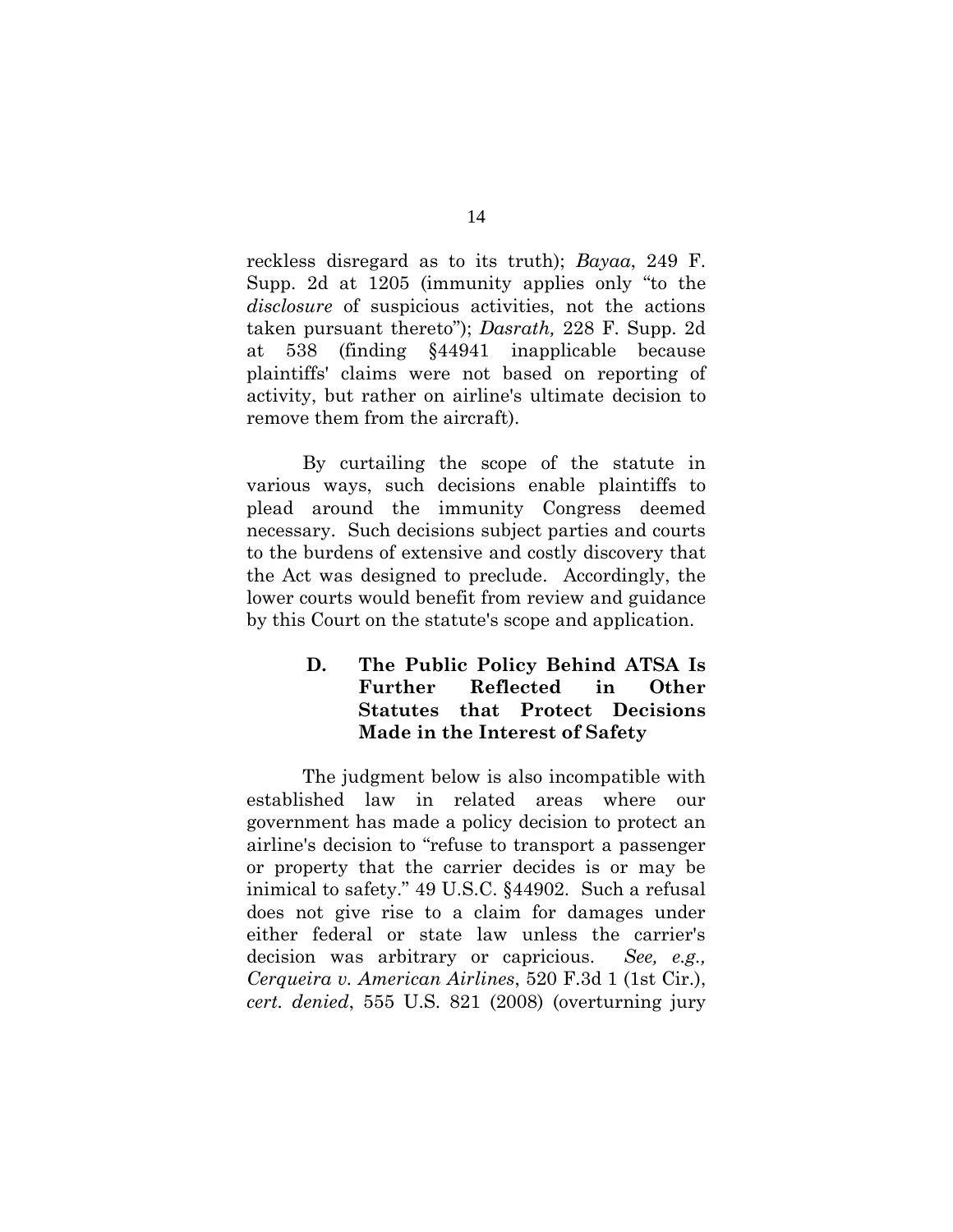verdict awarding damages on claims for discrimination on the basis that a carrier can refuse to transport a passenger who it decides may be inimical to the safety of the flight).

<span id="page-20-2"></span>The law expressly recognizes that airline pilots are under tremendous time constraints and pressures in the moments before takeoff when many of these decisions are made, and a captain is not legally obligated to investigate a situation of concern, nor is he required to leave the cockpit to verify reports by flight attendants or other ground crewmembers and may accept their representations at face value. *See, e.g., Williams v. Trans World Airlines*, 509 F.2d 942, 948 (2d Cir. 1975) (air carrier is not required to make a thorough inquiry into the intelligence received, its sources or the passenger's personal history); *Al-Qudhai-een v. America West Airlines, Inc.*, 267 F. Supp. 2d 841, 847-48 (S.D. Ohio 2003) (captain may remove passengers from the aircraft act based on circumstances known to him and may rely on information from crew despite any exaggerations or false representations); *Christel v. AMR Corp*., 222 F. Supp. 2d 335, 340 (E.D.N.Y. 2002) (even if a flight attendant makes exaggerated or false representations, the captain is not required to investigate).

<span id="page-20-1"></span><span id="page-20-0"></span>Lessons from the world of experience should not be overlooked in the vitally important context of this case. Airline employees, as frontline witnesses, should not be dissuaded from reporting safety concerns by the need to conform to a scripted